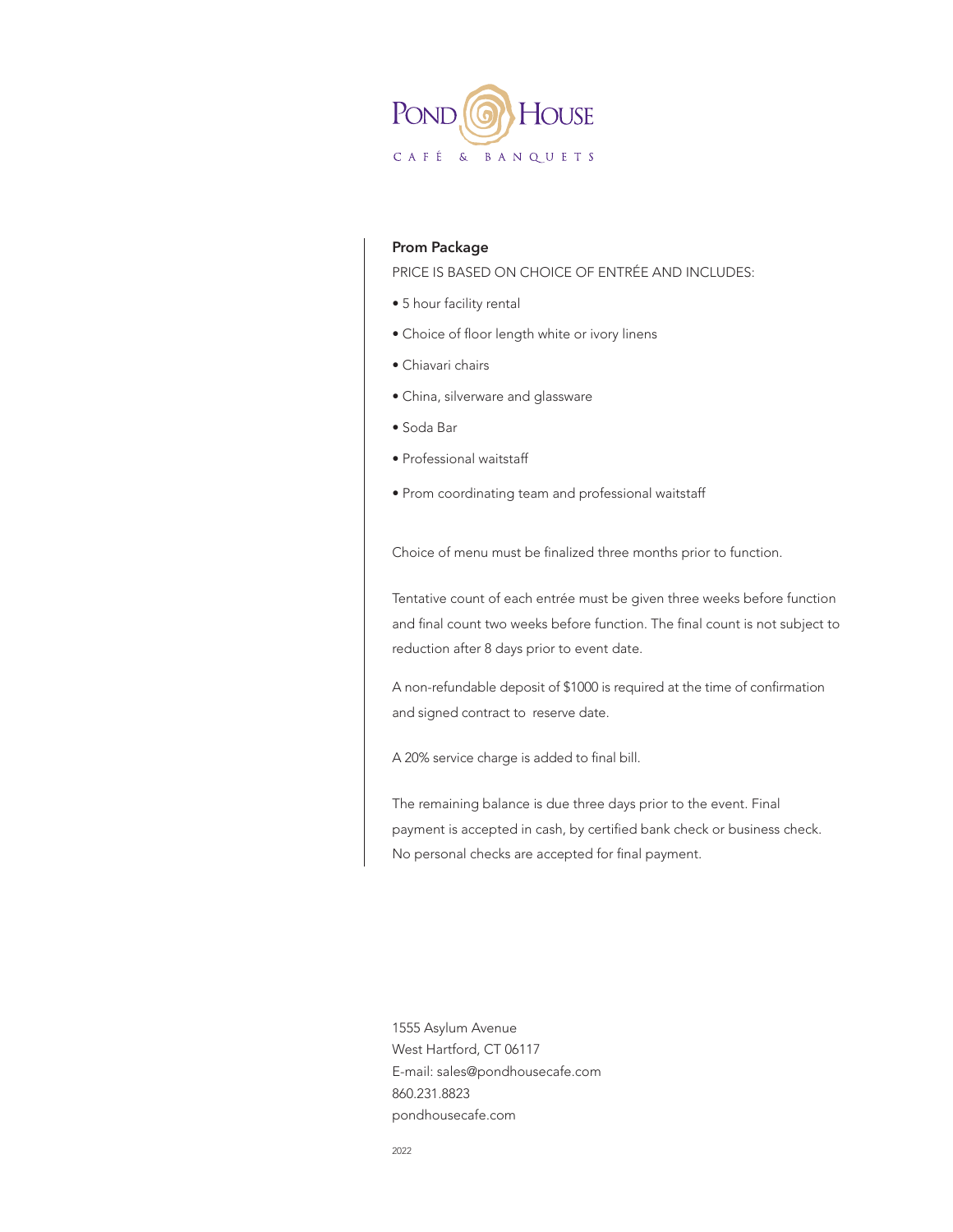



# Prom Dinner Menu

74.21 per person

# BUTLERED HORS D'OEUVRES *Please select three:*

Thai Peanut Chicken Skewer with sweet chili dipping sauce Chicken, Caramelized Onion Quesadilla Philly Cheesesteak Spring Roll Open Faced B.L.T. Sandwich with sun dried tomato aïoli Seasonal Flatbread Pizza\*\* Potato Skins with mixed cheese, bacon and sour cream\* Eggplant Parm with mozzarella, tomato and pesto Root Vegetable Fries with spicy ketchup Roasted Garlic & Brie Crostini\*\* Corn & Roasted Red Pepper Quesadilla Joe's Meatballs with Fontina cheese and marinara Puff Doggie with grain mustard sauce Meat & Potatoes potato croquette topped with pulled short rib Jerk Chicken Nacho with pineapple salsa

1555 Asylum Avenue West Hartford, CT 06117 E-mail: sales@pondhousecafe.com 860.231.8823 pondhousecafe.com